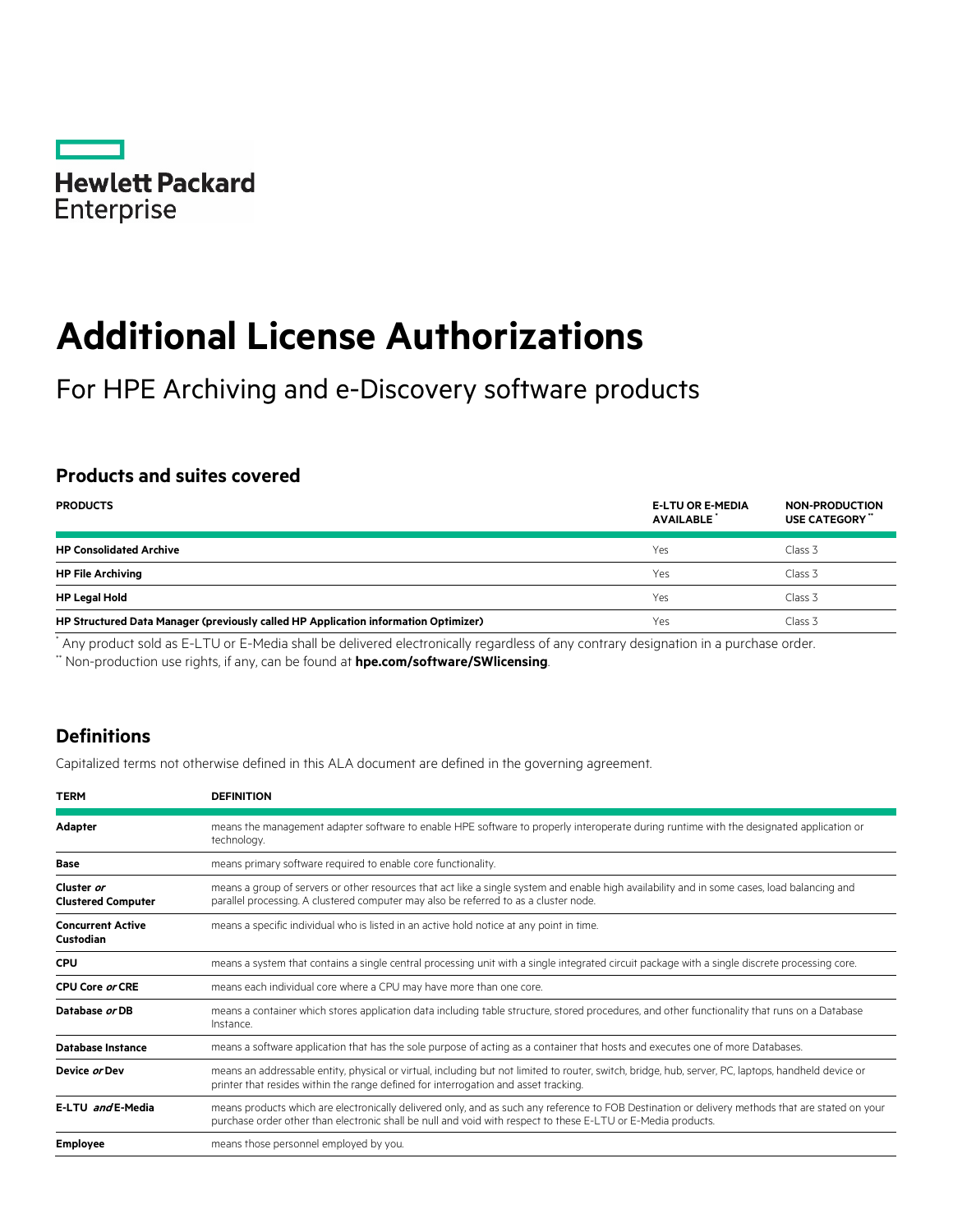| TERM                                             | <b>DEFINITION</b>                                                                                                                                                                                                           |
|--------------------------------------------------|-----------------------------------------------------------------------------------------------------------------------------------------------------------------------------------------------------------------------------|
| GB                                               | means gigabytes which designates the amount of physical capacity that can be managed.                                                                                                                                       |
| Implementation                                   | means an installation of the software on a single Server or installed on a Cluster of Servers which work together as a single installation of the<br>software.                                                              |
| Instance                                         | means each Implementation of the application installed on a Server.                                                                                                                                                         |
| <b>Internal Use</b>                              | means access and Use of the software for purposes of supporting your internal operations or functions.                                                                                                                      |
| <b>LTU</b>                                       | means License To Use.                                                                                                                                                                                                       |
| Named User or Nmd Usr                            | means a specific individual authorized by you to access the software regardless of whether they are actively using the software.                                                                                            |
| <b>Repository</b>                                | means a set of data locations that are grouped together for the purpose of data analysis and management.                                                                                                                    |
| Server or Svr                                    | means any designated computer system in which an Instance or Instances of the software is installed.                                                                                                                        |
| Source or SRC                                    | means the production Database being extracted or archived from.                                                                                                                                                             |
| ТB                                               | means terabytes which designates the amount of physical capacity that can be managed.                                                                                                                                       |
| Term License to Use <i>or</i><br><b>Term LTU</b> | means a software license to use (LTU) which indicates in its license description that the license is valid for a specific period of time such as One<br>Month(IM), One Year(1Y) etc. Term LTU's are not perpetual licenses. |
| <b>Unlimited</b>                                 | means without restrictions in terms of number of systems, devices or media, depending on the context.                                                                                                                       |
| Use                                              | means to install, store, load, execute and display one copy of the software.                                                                                                                                                |

#### **Software specific license terms**

Software products with software specific license terms are described below. Software products covered by this ALA document (as listed above) and not covered in this section do not have software specific license terms.

#### **HP Consolidated Archive**

HP Consolidated Archive Base is licensed per Named User.

- HP Consolidated Archive Mail Search is licensed per Named User.
- HP Consolidated Archive Discovery is licensed per Named User.
- HP Consolidated Archive Supervisor is licensed per Named User.
- HP Consolidated Archive Bloomberg Adapter is licensed per Named User.
- HP Consolidated Archive Reuters Adapter is licensed per Named User.
- HP Consolidated Archive IM Chat Adapter is licensed per Named User.
- HP Consolidated Archive Mailbox Management with Folder Sync is licensed per Named User.
- HP Consolidated Archive File Archive Base is licensed per Instance.
- HP Consolidated Archive File Archive Storage is licensed per Terabyte.
- HP Consolidated Archive SharePointCapture Base is licensed per Instance.
- HP Consolidated Archive SharePointCapture Storage is licensed per Terabyte.

#### **HP File Archiving (previously called HP File Migration Agent)**

All HP File Migration Agent software for HP Storage versions 2.x (Server or Cluster) include a license-to-use (LTU) to migrate and archive unlimited TB of data per Server or Cluster. For File Archiving software versions 3.x, up to 500 TB per Server or per Cluster may be migrated and archived. HP File Archiving version 3.x is licensed per TB of migrated and archived data. The LTUs available are for 1, 10 or 50 TB.

#### **HP Legal Hold**

HP Legal Hold Server is licensed per Server based upon number of Employees in the business active servers running the software.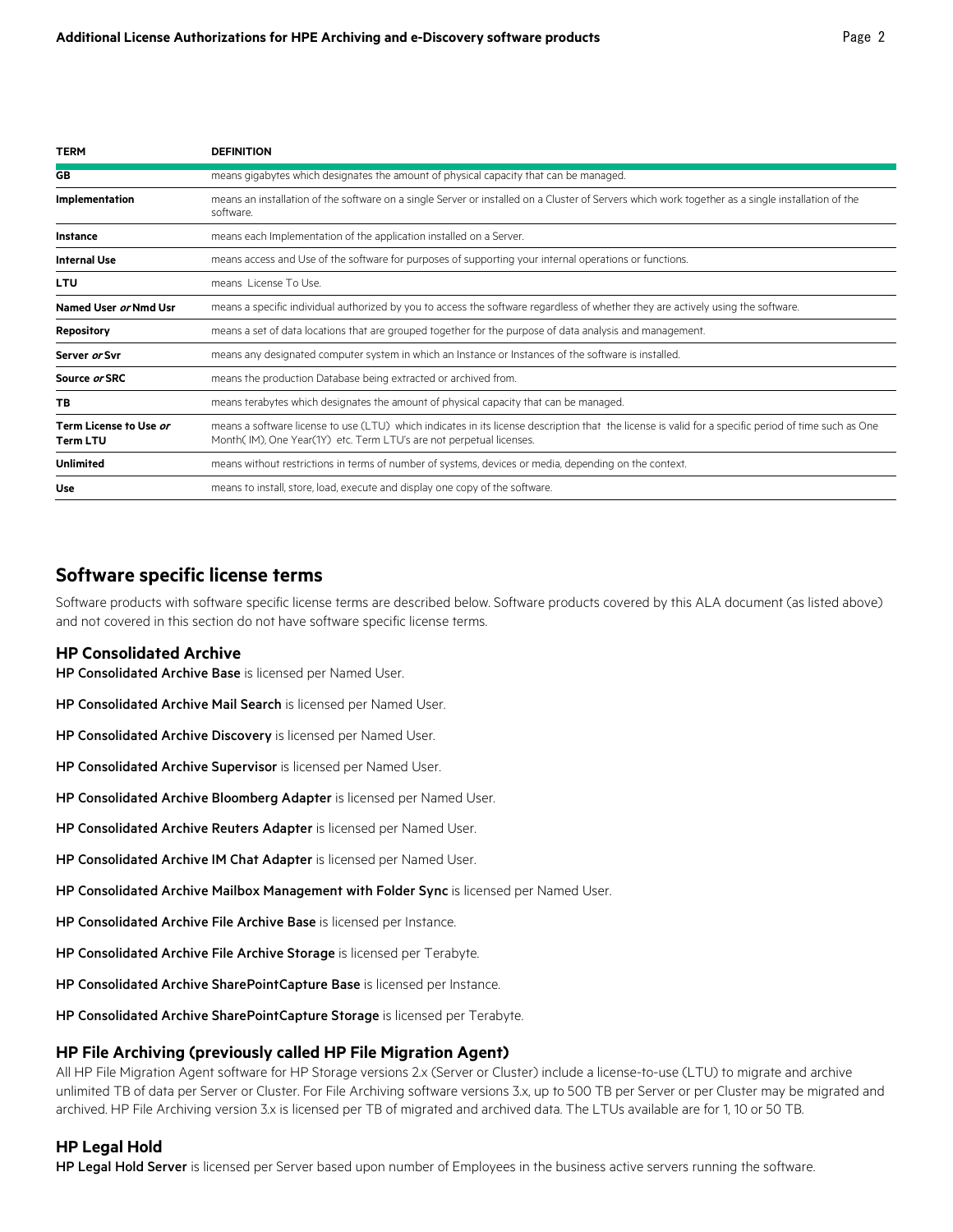HP Legal Hold Notice and Interview Processing Server is licensed per Server.

HP Legal Hold Notice and Interview Form Processing is licensed per Concurrent Active Custodian.

HP Legal Hold Collections and Preservation Policy Server is licensed per Server.

HP Legal Hold Indexed Volume Content is licensed per Gigabyte.

HP Legal Hold Non-indexed File Content Server is licensed per Server. Allows indexing of a limited quantity of documents with a single IDOL content server.

HP Legal Hold Desktop per Device is licensed per Device. Each Device on which this software is installed requires a license. Licenses are transferrable between Devices.

#### **HP Structured Data Manager (previously called HP Application Information Optimizer and HP Database Archiving)**

HP Structured Data Manager is licensed by Source Database. If multiple Databases exist on one physical Server, each Database to be archived is considered a Source Database and must have a separate license. For example if three Databases reside on one physical Server and only one will be archived with HP Structured Data Manager, only that one Database is considered a Source Database and requires a license. Licenses cannot be transferred between production Databases.

HP Structured Data Manager is only licensed per Source Platform to customers who purchased such licenses prior to December 1, 2013.

HP Structured Data Manager single Source Platform: includes the license-to-use (LTU) for archiving data from a production Database to an archive in either the form of another Database or a file. Licensing is determined by:

- The total number of CPU Cores that are being used by the production Database to be archived.
- If multiple Databases exist on one physical server, each Database to be archived must have a separate license. For example if 3 Databases reside on one physical server and only one will be archived with HP Structured Data Manager, only that 1 Database requires a license.
- If the production Database does not have a fixed number of CPU Cores allocated to it, in a partitioned or provisioned environment for example, the Database should be licensed for the maximum number of CPU Cores that the Database could use at any given time.
- If the production Database resides in an Oracle RAC environment, the Database should be licensed according to the total number of CPU Cores across nodes allocated to that production Database.

Licenses cannot be transferred between production Databases. License does not include HP Neoview as a production Source Database.

HP Structured Data Manager 5 Source Platform: includes the license-to-use (LTU) for archiving data from 1-5 production Databases to an archive in either the form of another Database or a file. This multi-Source license is determined by:

- The total number of production Databases between 1-5 to be archived.
- This multi-Source license does not consider the amount of CPU Cores on each of the individual Databases.

This license is strictly limited for use on 1-5 production Databases. Use of the software on 6 or more production Databases is in violation of the license. Licenses cannot be transferred between production Databases. License does not include HP Neoview as a production source Database.